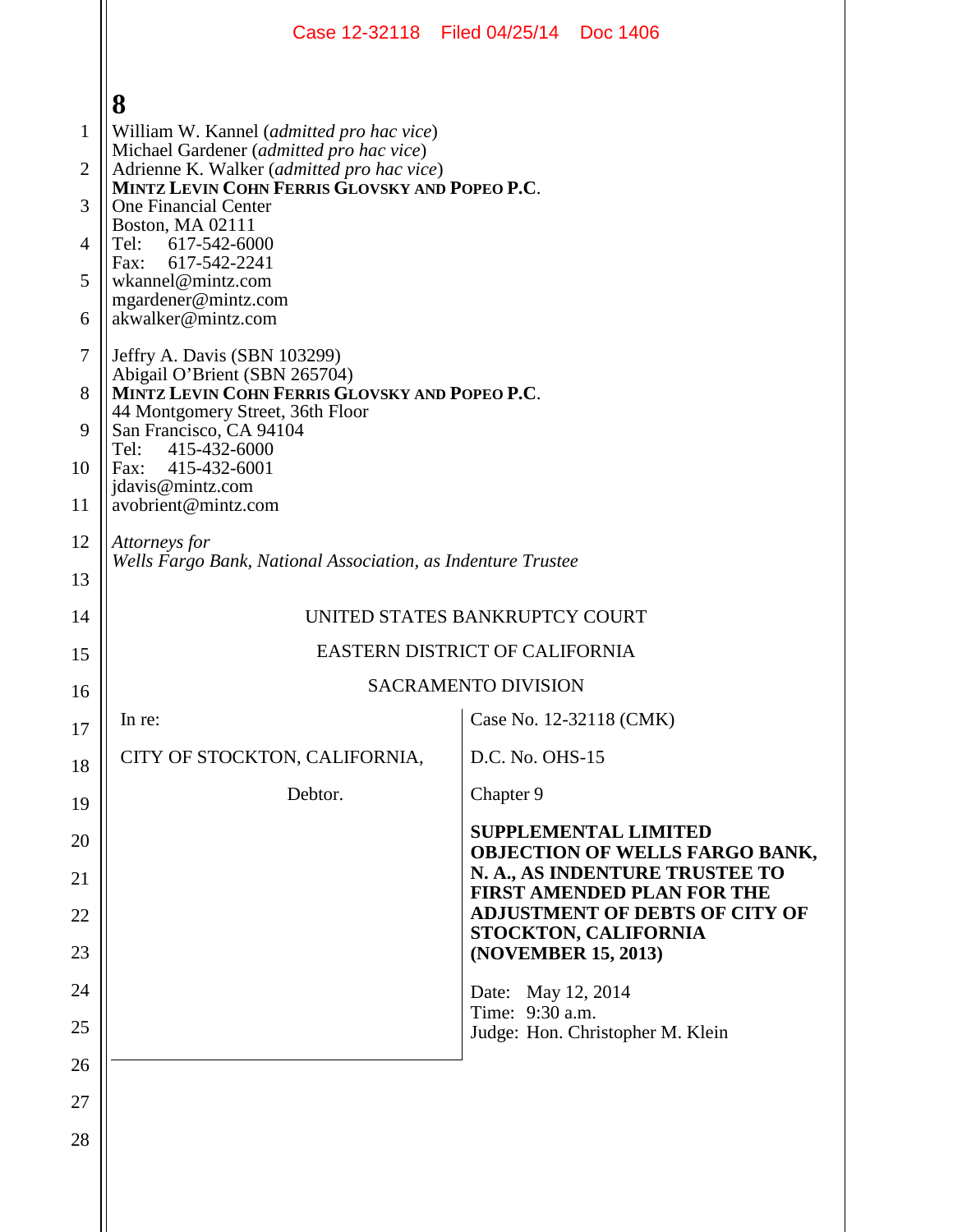1

2

3

4

5

NOW COMES, Wells Fargo Bank, National Association in its role as indenture trustee<sup>1</sup> the "Indenture Trustee") and submits this supplemental limited objection (the "Supplemental Objection") to its *Limited Objection of Wells Fargo Bank, N.A., as Indenture Trustee to First Amended Plan for the Adjustment of Debts of City of Stockton, California (November 15, 2013)*. The Indenture Trustee supplements its limited objection to the confirmation of the *First Amended Plan for the Adjustment of Debts of City of Stockton, California (November 15, 2013)* the " $\frac{p}{\tan$ ")<sup>2</sup> on a limited basis because certain Plan documents have not yet been filed that are essential to Plan implementation. In support of this Supplemental Objection, the Indenture Trustee states as follows:

### SUPPLEMENTAL OBJECTION

1. The Plan expressly provides that the Plan does not modify, amend, or alter the (a) 2006 SEB Bonds, (b) 2004 Arena Bonds, (c) 2004 Parking Bonds, (d) Pension Obligation Bonds, or the obligations of the respective bond insurers to pay the principal or redemption price of, or interest on such bonds as and when such amounts become due under the respective bond documents, or impair the holders of Class 10 and Class 11 claims because the Plan does not affect the legal, equitable, or contractual rights of the holders of the such Claims. The Indenture Trustee objects to the Plan on a limited basis and reserves rights to the extent any of the proposed Plan Documents not yet reviewed by the Indenture Trustee or filed with this Court are contrary to terms of the prior sentence or otherwise impermissibly modify the Plan.

2. Subsequent to filing its Plan, the City filed two plan supplements [Docket Nos. 1236 and 1259], which included many, but not all, of the transaction documents necessary for implementation of the Plan. Upon information and belief, the City intends to file one or more additional plan supplements prior to the confirmation hearing (together with the previously filed plan supplements, the "Plan Supplements"). Because it is unclear whether the Plan Supplements

<sup>1</sup> Wells Fargo Bank, National Association serves as Indenture Trustee or fiscal agent and files this Supplemental Objection solely with respect to the securities identified on Schedule 1 hereto.

 $\begin{array}{|c|c|c|c|c|}\n\hline\n28 & 2 \\
\hline\n\end{array}$ <sup>2</sup> Capitalized terms not otherwise defined herein shall have the meanings ascribed to them in the Plan.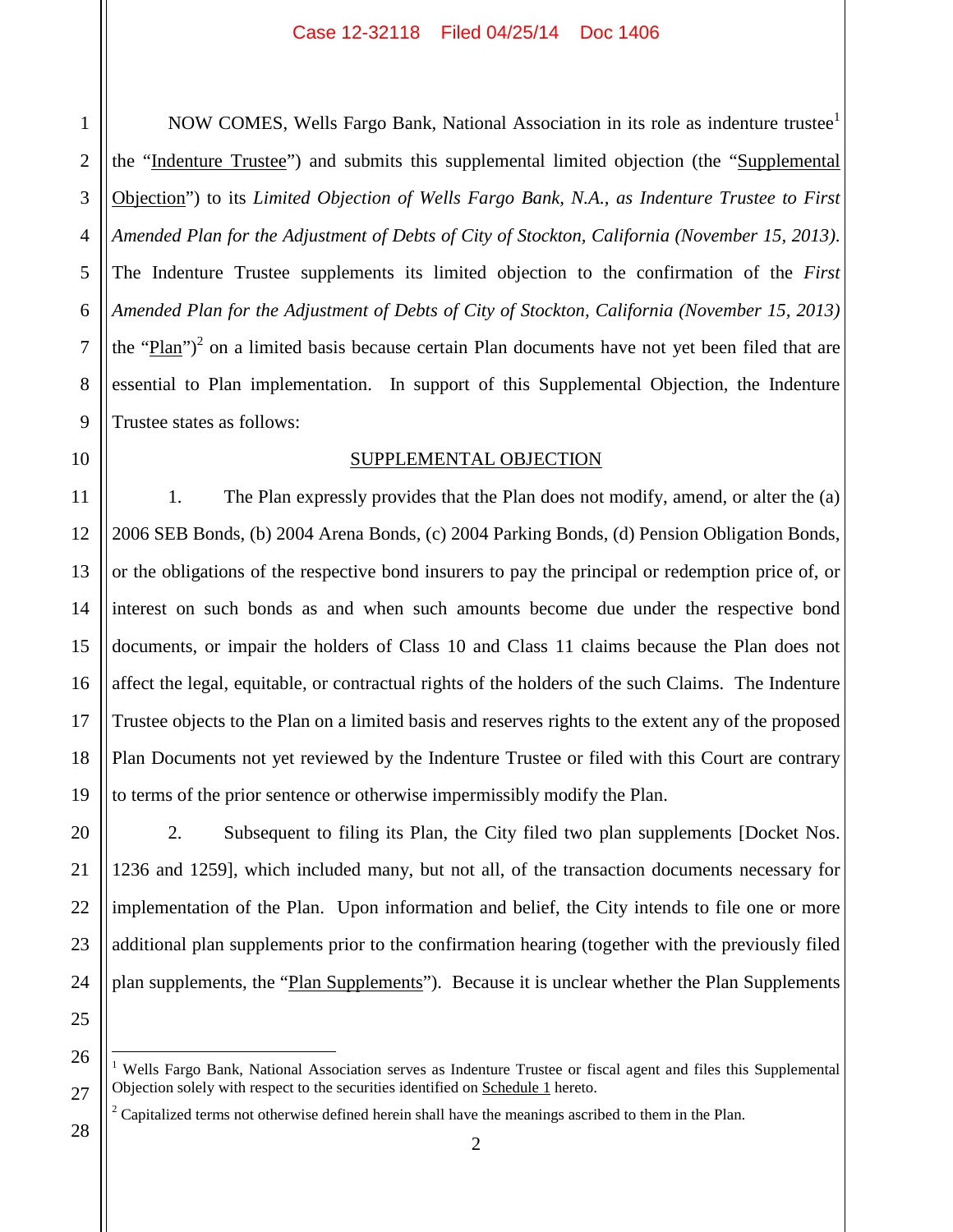1 2 will fully resolve issues relating to the implementation of the Plan, the Indenture Trustee submits this Supplemental Objection to object to the Plan to the extent the Plan fails to provide effective implementation of the Plan.

3. A condition precedent to the Effective Date of the Plan is that "all agreements and instruments contemplated by, or to be entered into pursuant to, this Plan shall be in form and substance acceptable to the City (and in the case of all agreements and instruments between the City and Ambac, Assured Guaranty, NPFG, and the Indenture Trustee, acceptable to Ambac, Assured Guaranty, NPFG, and the Indenture Trustee . . ." *See* Plan, pg. 55-56. The Indenture Trustee, City and the other parties to the Plan Documents have been working diligently on all of the Plan Documents, however, as of the timing of filing this Supplemental Objection, certain of the Plan Documents have not yet been finalized, including the following:

i Assured Guaranty Settlement; Transfer of Possessory Interest. The Plan Documents contemplate transfer documents that allow for the consummation Assured Guaranty Settlement. The Assured Guaranty Settlement, as contemplated in the Plan Supplement [Docket No. 1259], provides that Assured Guaranty will have an option to acquire fee simple title in the 400 E. Main Office Building Property, and possessory interest in the 400 E. Main Office Building Property will transfer with the consent of the City to a receiver appointed by a State Court order. Presently, Main Street Stockton, LLC, a special purpose entity formed by the Indenture Trustee, holds the possessory interest in the 400 E. Main Office Building Property by assignment from the Indenture Trustee, pursuant to a Judgment of Possession ordered by Superior Court of California, County of San Joaquin, case no. 39-2012-00280741-CU-UD-STK. Upon information and belief, it is anticipated that the Assured Guaranty Settlement will provide that the Judgment of Possession will be satisfied or otherwise resolved to the Indenture Trustee's satisfaction and that Main Street Stockton, LLC will have no possessory interest in 400 E. Main Office Building Property after the Effective Date. Although the parties anticipate that the receiver will be appointed and the possessory interest will transfer to the receiver on the Effective Date, these actions require the involvement of the State Court, which has not yet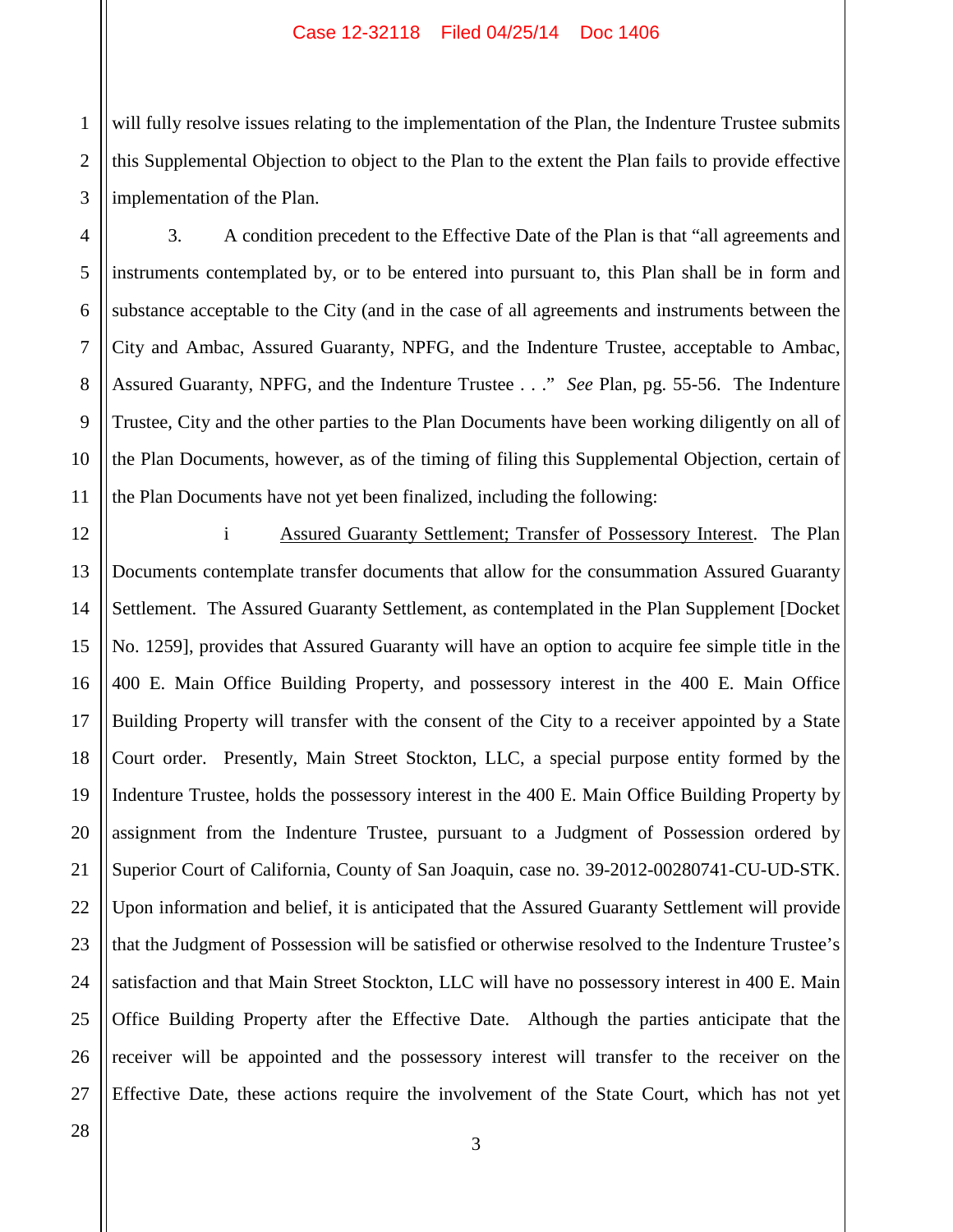occurred. The Plan must provide means of implementation to make clear that the Main Street Stockton, LLC and/or the Indenture Trustee's possessory interest in the 400 E. Main Office Building Property is assigned under the Plan no later than the Effective Date, regardless of whether a receiver is appointment.

 $\begin{array}{|c|c|c|c|c|}\n\hline\n28 & 4 \\
\hline\n\end{array}$ 

 ii Assured Guaranty Settlement; Direction Letters. The Indenture Trustee has advised Assured Guaranty that it requires appropriate direction letters concerning both the 2007 Office Building Bonds Claims and Pension Obligation Bonds Claims with respect to the implementation of the Assured Guaranty Settlement, prior to the Indenture Trustee taking any actions contemplated by the Assured Guaranty Settlement. While draft direction letters have been circulated, the Indenture Trustee has not finalized same with Assured Guaranty. The Plan may not become effective without such acceptable direction letters.

## **Conclusion**

The Indenture Trustee will continue to work with all the parties to the Plan Documents to resolve the above supplemental limited objections. The Indenture Trustee reserves the right to

[Remainder of Page Intentionally Left Blank]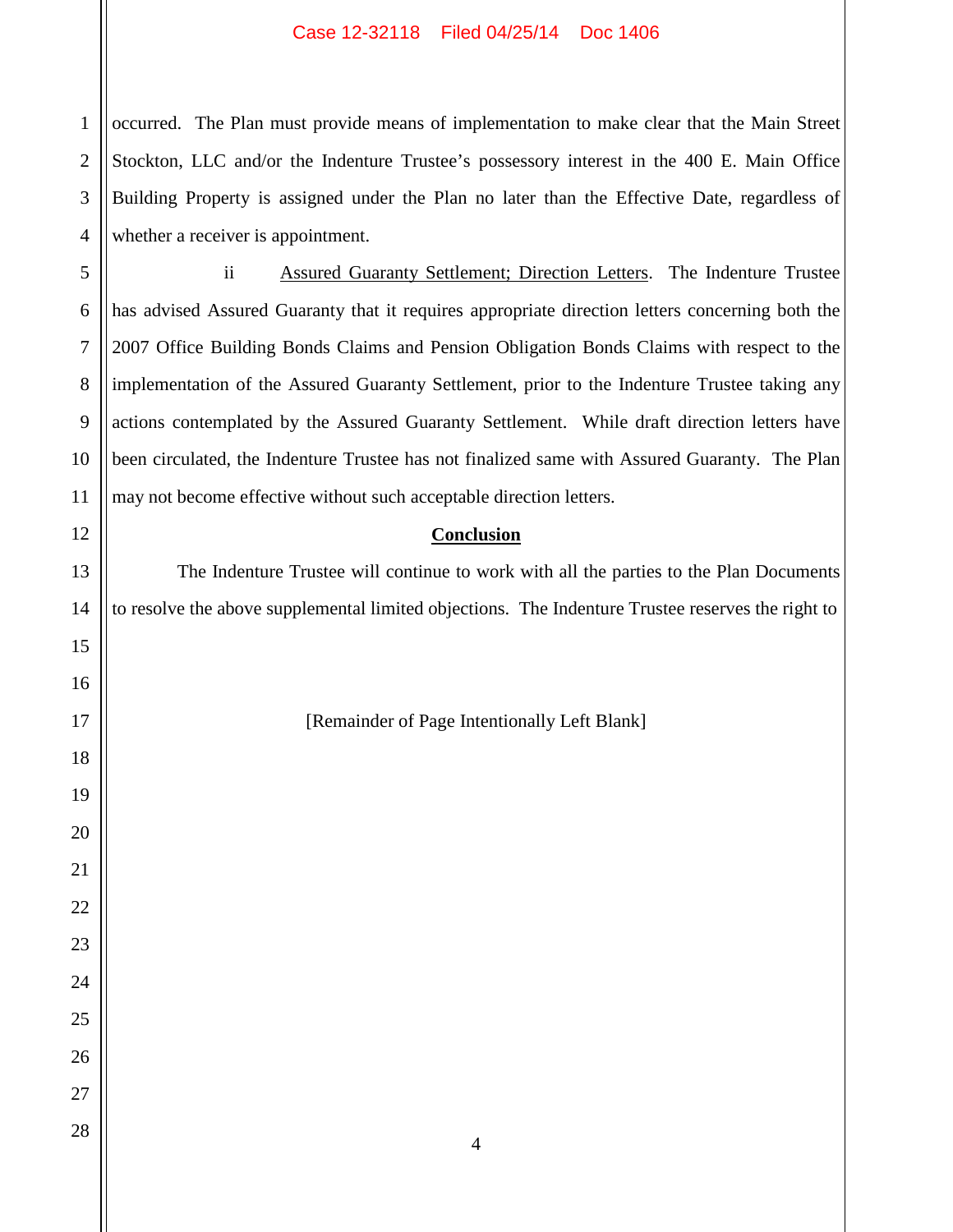1 2 3 submit a supplemental objection on or prior to the confirmation hearing to the extent any supplemental Plan Supplements fail to resolve these limited objections to the Indenture Trustee's satisfaction.

4

| $\sqrt{5}$  | Dated: April 25, 2014                                                                                          |  |
|-------------|----------------------------------------------------------------------------------------------------------------|--|
| 6<br>$\tau$ | /s/ William W. Kannel<br>William W. Kannel (admitted pro hac vice)<br>Michael Gardener (admitted pro hac vice) |  |
| 8           | Adrienne K. Walker (admitted pro hac vice)<br>MINTZ LEVIN COHN FERRIS GLOVSKY AND POPEO                        |  |
| 9           | P.C.                                                                                                           |  |
| 10          | and                                                                                                            |  |
| 11          | Jeffry A. Davis<br>Abigail V. O'Brient                                                                         |  |
| 12          | MINTZ LEVIN COHN FERRIS GLOVSKY AND POPEO<br>P.C.                                                              |  |
| 13<br>14    | Attorneys for Wells Fargo Bank, National<br>Association, as Indenture Trustee                                  |  |
| 15          |                                                                                                                |  |
| 16          |                                                                                                                |  |
| 17          |                                                                                                                |  |
| 18          |                                                                                                                |  |
| 19          |                                                                                                                |  |
| 20          |                                                                                                                |  |
| 21          |                                                                                                                |  |
| 22          |                                                                                                                |  |
| 23<br>24    |                                                                                                                |  |
| 25          |                                                                                                                |  |
| 26          |                                                                                                                |  |
| 27          |                                                                                                                |  |
| 28          | $\mathfrak s$                                                                                                  |  |
|             |                                                                                                                |  |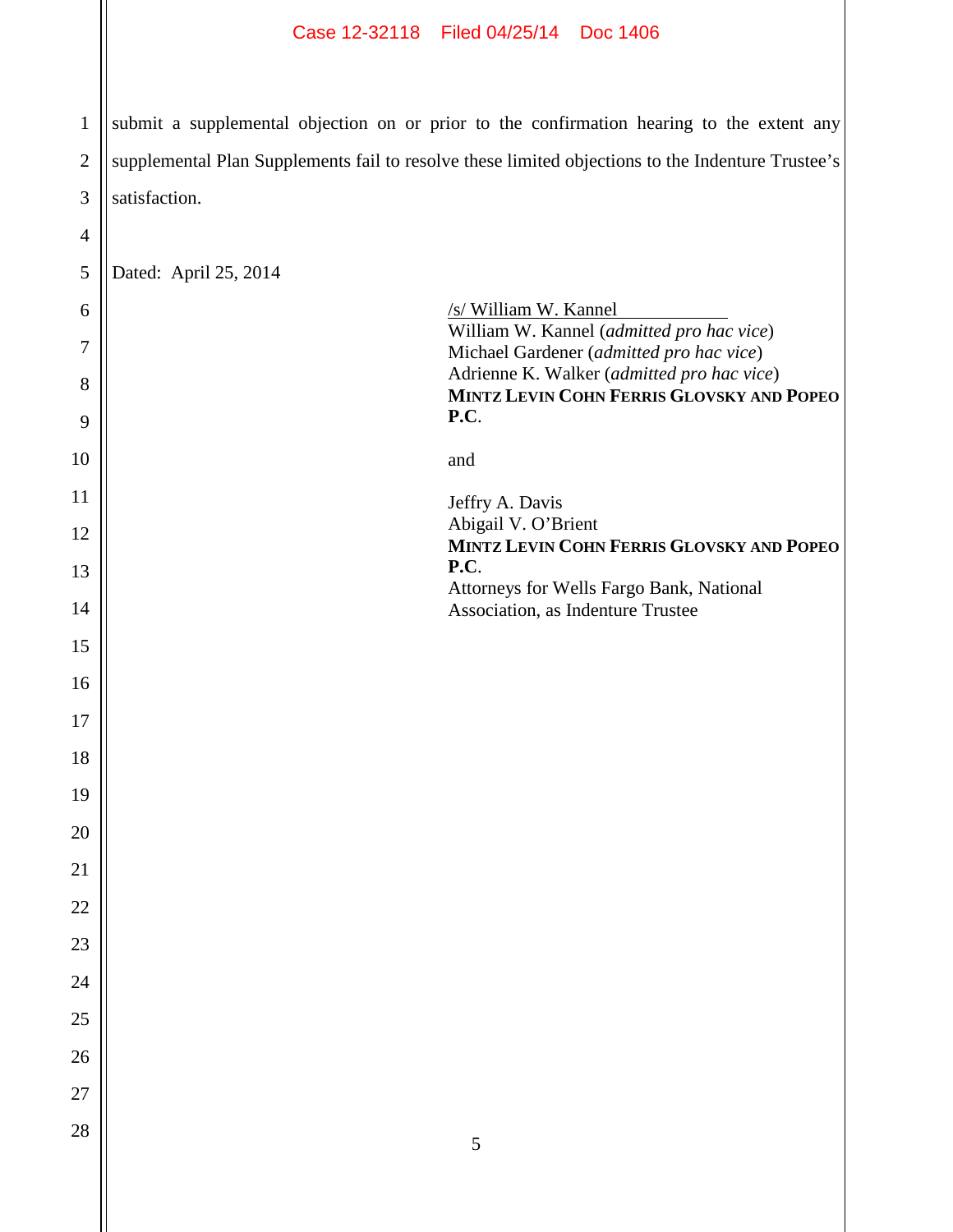|                     |     | Case 12-32118   Filed 04/25/14<br>Doc 1406                                                                                                                                               |
|---------------------|-----|------------------------------------------------------------------------------------------------------------------------------------------------------------------------------------------|
|                     |     |                                                                                                                                                                                          |
| $\mathbf{1}$        |     | <b>SCHEDULE 1</b>                                                                                                                                                                        |
| $\overline{2}$<br>3 | 1.  | City of Stockton Revenue Certificates of Participation 1998 Series A (Wastewater<br><b>System Project</b> )                                                                              |
| $\overline{4}$      | 2.  | Stockton Public Financing Authority Reassessment Revenue Bonds (Arch Road<br>and Stockton Business Park Assessment Districts) Series 1998, including claims<br>related to those certain: |
| 5<br>6              |     | a. Stockton Airport Business Park Ltd. Obligation Refunding Improvement<br>Bonds Project 84-1 Phase IV, Series 229 (Local Obligation Bonds)                                              |
| $\tau$<br>8         |     | b. Stockton Airport Business Park Ltd. Obligation Refunding Improvement                                                                                                                  |
| 9                   |     | Bonds Project 84-1 Phase V, Series 230 (Local Obligation Bonds)<br>c. Stockton Airport Business Park Ltd. Obligation Refunding Improvement                                               |
| 10                  |     | Bonds Project 84-1 Phase I, Series 231 (Local Obligation Bonds)                                                                                                                          |
| 11                  | 3.  | City of Stockton Certificates of Participation (Redevelopment Housing Projects)<br>Series 2003A and Taxable Series 2003B                                                                 |
| 12<br>13            | 4.  | City of Stockton Camera Estates Community Facilities District No. 2003-1<br>Special Tax Bonds, Series 2003                                                                               |
| 14<br>15            | 5.  | City of Stockton Certificates of Participation 2003 Series A (Wastewater System<br>Project)                                                                                              |
| 16                  | 6.  | City of Stockton Limited Obligation Improvement Bonds March Lane/Holman<br><b>Assessment District 2003-1</b>                                                                             |
| 17<br>18            | 7.  | City of Stockton Limited Obligation Improvement Bonds Mosher Assessment<br>District 2003-02                                                                                              |
| 19                  | 8.  | City of Stockton Limited Obligation Improvement Bonds Waterford Estates East<br>Phase II Assessment District 2003-03                                                                     |
| 20<br>21            | 9.  | Stockton Public Financing Authority Refunding Revenue Bonds (West Eighth<br><b>Street Reassessment District)</b>                                                                         |
| 22                  | 10. | Redevelopment Agency of the City of Stockton Revenue Bonds, Series 2004<br>(Stockton Events Center - Arena Project)                                                                      |
| 23<br>24            | 11. | Stockton Public Financing Authority Lease Revenue Bonds, Series 2004 (Parking                                                                                                            |
| 25                  |     | and Capital Projects)                                                                                                                                                                    |
| 26                  | 12. | Stockton Public Financing Authority 2005 Water Revenue Bonds, Series A<br>(Water System Capital Improvement Project)                                                                     |
| 27<br>28            |     |                                                                                                                                                                                          |
|                     |     | 6                                                                                                                                                                                        |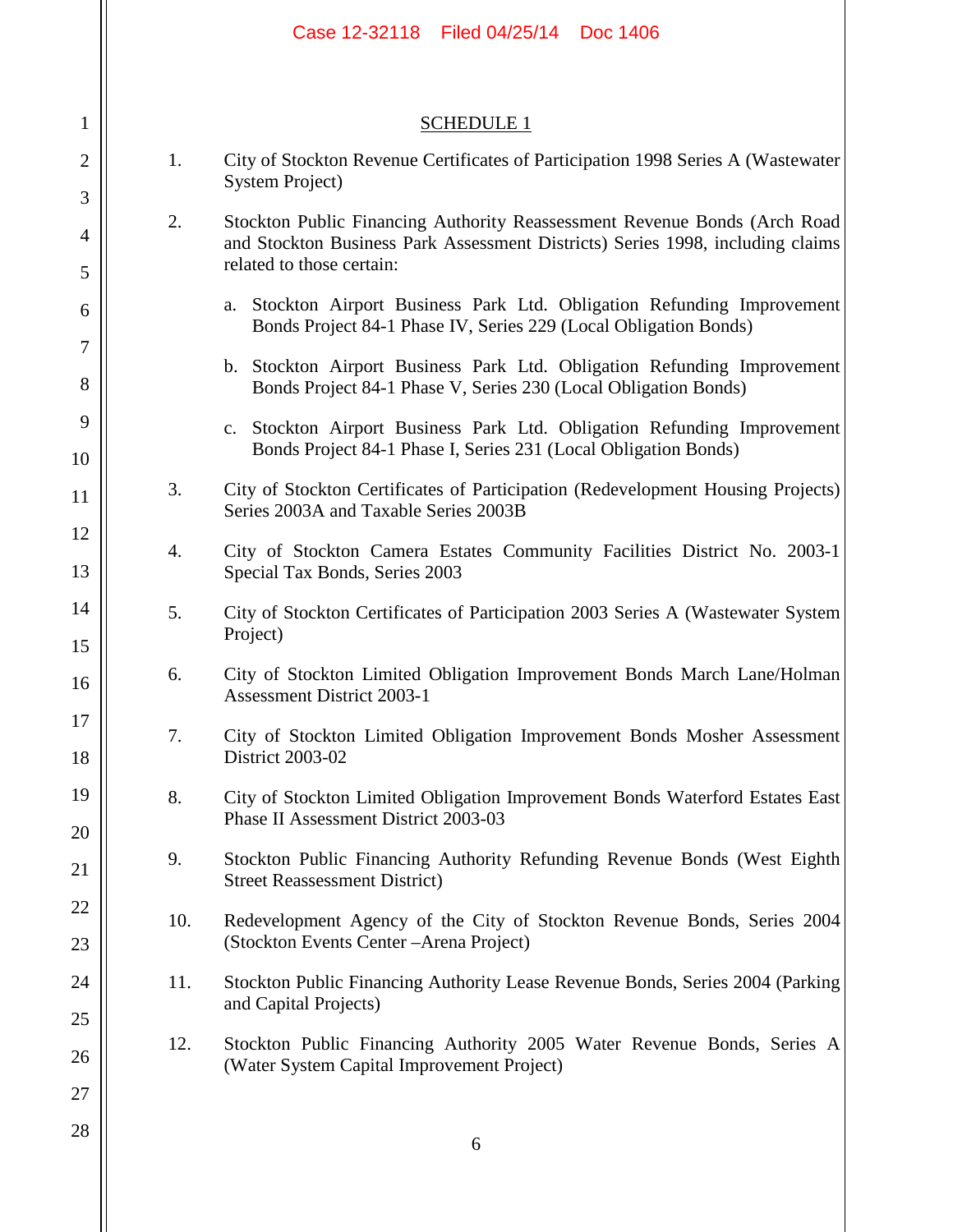|                                |     | Case 12-32118 Filed 04/25/14 Doc 1406                                                                                                                                                                                    |
|--------------------------------|-----|--------------------------------------------------------------------------------------------------------------------------------------------------------------------------------------------------------------------------|
| $\mathbf{1}$<br>$\overline{2}$ | 13. | City of Stockton South Stockton Community Facilities District No. 90-1 2005<br><b>Special Tax Refunding Bonds</b>                                                                                                        |
| 3<br>$\overline{4}$            | 14. | Stockton Public Financing Authority Refunding Revenue Bonds (2005)<br>Assessment Districts Refinancing) Series A Senior Lien Bonds and Series B<br>Subordinate Lien Bonds, including claims related to those certain:    |
| 5                              |     | City of Stockton Limited Obligation Refunding Bond Blossom Ranch<br>a.<br>Assessment District No. 93-1 (Reassessment and Refunding of 2005)                                                                              |
| 6<br>$\tau$                    |     | b. City of Stockton Limited Obligation Refunding Bond La Morada Assessment<br>District No. 96-4 (Reassessment and Refunding of 2005)                                                                                     |
| 8<br>9                         |     | c. City of Stockton Limited Obligation Refunding Bond Morada North<br>Assessment District No. 2002-01 (Reassessment and Refunding of 2005)                                                                               |
| 10                             |     | d. City of Stockton Limited Obligation Refunding Bond Morada Ranch<br>Assessment District No. 2000-01 (Reassessment and Refunding of 2005)                                                                               |
| 11<br>12                       |     | City of Stockton Limited Obligation Refunding Bond Waterford Estates East<br>e.<br>Assessment District No. 2002-03 (Reassessment and Refunding of 2005)                                                                  |
| 13<br>14                       | 15. | City of Stockton Community Facilities District No. 90-2 (Brookside Estates) 2005<br><b>Special Tax Refunding Bonds</b>                                                                                                   |
| 15<br>16                       | 16. | Stockton Public Financing Authority Revenue Bonds (Redevelopment Projects)<br>2006 Series A, Taxable Revenue Bonds (Redevelopment Projects) 2006 Series B,<br>and Taxable Revenue Bonds (Housing Projects) 2006 Series C |
| 17<br>18                       | 17. | Stockton Public Financing Authority 2006 Lease Revenue Refunding Bonds,<br>Series A                                                                                                                                      |
| 19                             | 18. | City of Stockton Community Facilities District No. 1 (Weston Ranch) Special<br>Tax Refunding Bonds, Series 2006                                                                                                          |
| 20<br>21                       | 19. | City of Stockton Spanos Park West Community Facilities District No. 2001-1<br>Special Tax Refunding Bonds, Series 2006                                                                                                   |
| 22                             | 20. | City of Stockton Community Facilities District No. 2006-1 (Riverbend) Special<br>Tax Bonds, Series 2006                                                                                                                  |
| 23<br>24                       | 21. | City of Stockton Community Facilities District No. 2006-3 (Northbrook)<br>Woodside Improvement Area 1 Special Tax Bonds, Series 2007                                                                                     |
| 25<br>26                       | 22. | City of Stockton Arch Road East Community Facilities District No. 99-02 2007<br><b>Special Tax Bonds</b>                                                                                                                 |
| 27                             |     |                                                                                                                                                                                                                          |
| 28                             |     | 7                                                                                                                                                                                                                        |

 $\mathop{||}$